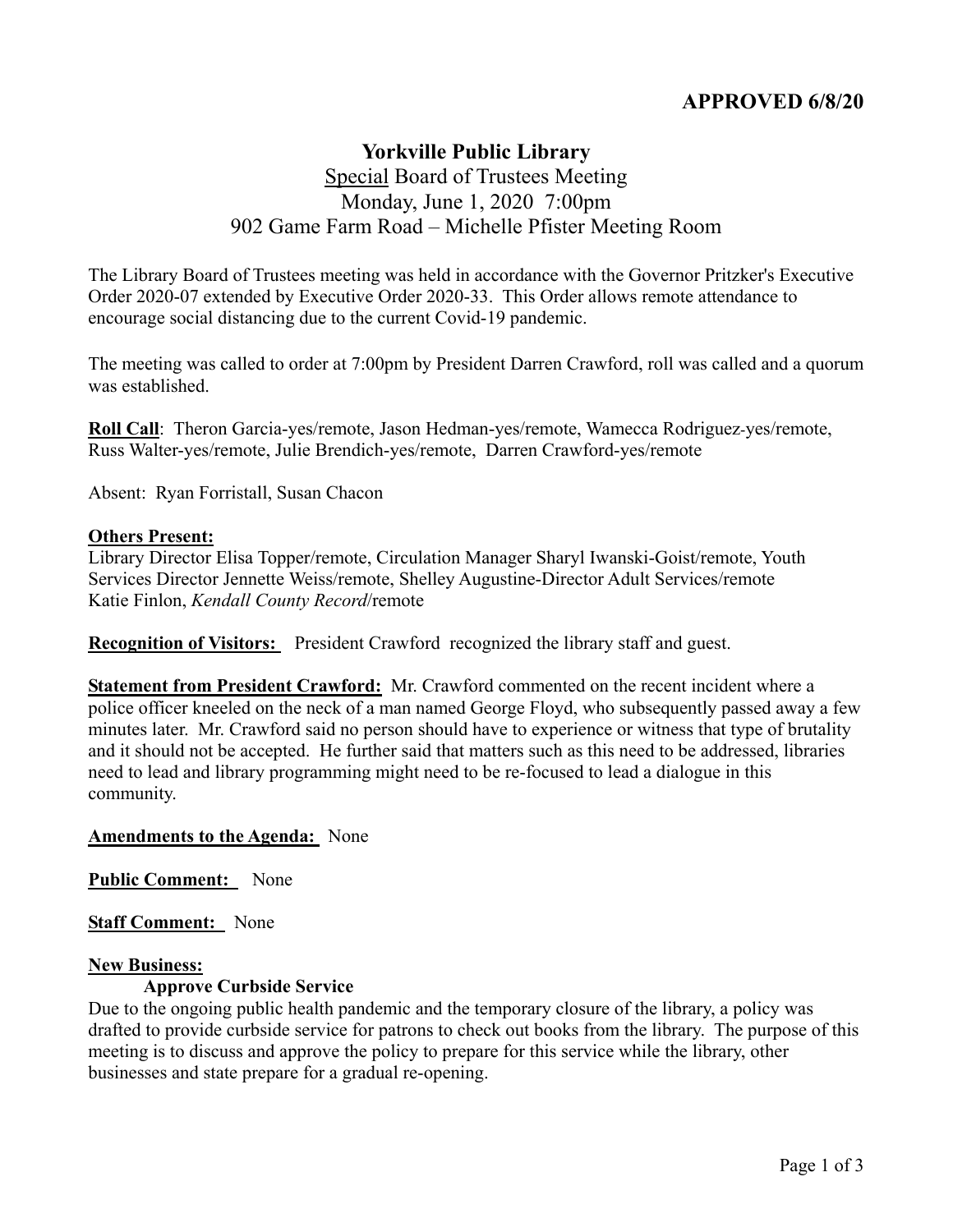Overview: President Crawford displayed a copy of the proposed Curbside Service Policy on the remote computer screen. Director Topper and staff drafted this procedure for the Thursday, June 4<sup>th</sup> start of the curbside service. If the plan is approved tonight, Ms. Topper will post information on various media platforms including Twitter, Facebook, digital sign, etc. Patrons can choose books on the website now for pickup on Thursday. It was noted that only materials available in this library can be reserved at this time. Books from other libraries cannot be reserved now. This information will be placed on the website. In Phase 4 of the Governor's plan to re-open the state, the library would open to the public. This will be discussed at the regular June meeting. Maintenance crews have been cleaning and staff will return to work on Thursday. Gloves, masks, lucite partitions and disinfectant have been purchased.

Reserved Books: Once a book is reserved, it is held for 6 days awaiting pickup. After that time, a courtesy call will be made to remind them that their materials are still awaiting pickup.

Curbside Service Hours: Hours of curbside service were reviewed and are comparable with other libraries who will provide 2-4 hours a day curbside delivery. In the draft policy, staff proposed this service Monday through Friday, however, Board members would like to add Saturday service and possibly eliminate Fridays. Ms. Topper said 4 part-time employees have resigned recently thereby reducing available staff. All departments will discuss the possibility of adding Friday (in addition to Saturday) to the schedule. Ms. Iwanski-Goist asked if the Saturday shift could be extended to 4 hours rather than 2, since some employees live further away. After discussion, the Saturday hours were decided as follows: 10am-2pm for staff and 10am to 12pm for curbside service. It was noted that some employees may be uncomfortable with working on curbside service.

Cleaning Procedures: Ms. Garcia asked for a review of the cleaning procedures and said a more thorough cleaning will be needed for the re-opening. The maintenance crew is cleaning every day and twice on Friday. When patrons are again allowed in the library, maintenance will be needed throughout the day requiring additional/adjusted maintenance hours. Ms. Topper will discuss the extra hours with them and noted that they have been wearing masks. Ms. Brendich suggested the maintenance staff should provide a written set of protocols, especially for the bathrooms and high-touch surfaces and the type of cleaners being used. This would be available to the public if there were questions.

Staff Returns to Work/Protocol Language for Policy: It was suggested that all employees should have their temperatures taken each day along with a series of health-related screening questions to be asked. It was decided staff should come to their shift 10 minutes early for screenings which should begin on June 4<sup>th</sup> when the staff returns. If anyone does not feel well, they should not report to work. Ms. Topper said a digital thermometer has been purchased. Mr. Walter asked who would pay for Covid-19 testing if needed. Some insurances will pay and the drive-through testing may not be open long-term. If someone is positive, the library would need to be closed for deep cleaning. Ms. Topper will contact City Administrator Bart Olson for re-opening guidance from the city. Ms. Garcia said the Policy Committee should work on a policy for health screening.

Returning Patrons: Mr. Hedman asked if the library association recommends any type of screening for patrons. Patrons will expect large signage and customer service/curbside service will also be needed long-term, said Ms. Rodriguez. She said a protocol should be adopted for patron health questions. Ms. Brendich said masks must be mandatory and enforced in the library for all. All Board members agreed. Director Topper said she will have a greeter when the library opens and masks will be distributed to those without.